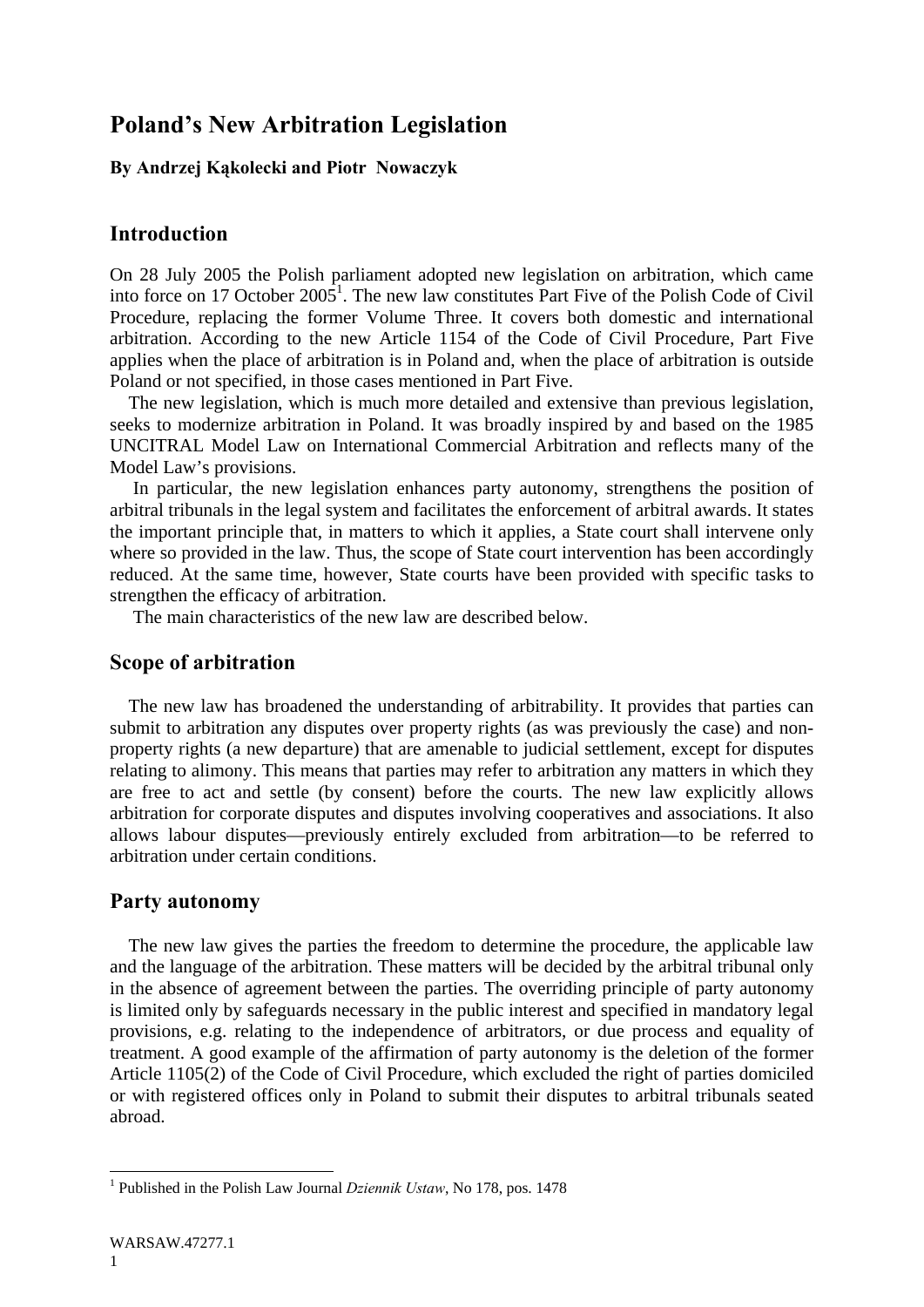The new legislation also marks a significant step towards giving arbitration greater autonomy vis-à-vis State courts. At the same time it confers upon judges an assisting role in specific circumstances.

## **Arbitration agreement**

 Here, the new legislation broadly reflects the UNCITRAL Model Law and extends the scope of the previous law. An arbitration agreement is required to be in writing. This requirement is also fulfilled if the agreement is contained in an exchange of letters or statements by means of telecommunication that provide a record of their content. The reference in a contract to a document containing an arbitration clause constitutes an arbitration agreement provided that the contract is in writing and that the reference is such as to make that clause part of the contract.

 The parties are required to indicate the subject of the dispute or the legal relationship out of which a dispute has arisen or may arise.

 The new law explicitly states that an arbitration agreement may mention the permanent court of arbitration that has jurisdiction to settle the dispute. It adds that if the parties have not decided otherwise, they are bound by the rules of that arbitration court.

 An arbitration agreement is ineffective if it violates the principle of the equality of the parties, in particular if it allows only one party to commence arbitral proceedings. This provision was criticized during the preparation of the legislation as an unjustified restriction of party autonomy, with no equivalent in the UNCITRAL Model Law, but was nonetheless finally adopted.

 Two important provisions expressly refer to situations where the place of arbitration is outside Poland. First, an action brought before a State court in a matter covered by a valid arbitration agreement shall be rejected by the court if requested by a party no later than when submitting its first statement on the substance of dispute, unless the agreement is null and void, inoperative, or incapable of being performed or the court of arbitration decides that it is not competent. Second, the submission of a dispute to arbitration does not prevent a State court from ordering an interim measure in respect of the subject matter of the dispute.

 Unless the parties agree otherwise, the arbitration clause becomes invalid if a person designated in the clause as an arbitrator refuses or is unable to perform this function or if the court of arbitration mentioned in the clause does not accept the matter or cannot act. This is an improvement on previous legislation, under which the arbitration clause was rendered invalid by an arbitrator's refusal or inability to serve not only when that arbitrator was designated in the arbitration clause itself but also when she or he was designed in other agreements between the parties.

## **Arbitrators, composition of the arbitral tribunal**

 Any natural person, except a State judge holding office, may serve as an arbitrator, regardless of his nationality and provided that he has full capacity to perform legal acts. Arbitrators must be impartial and independent of the parties. They are required to immediately disclose to the parties any circumstances which may give rise to doubts as to their impartiality and independence.

 2 Translation of the Polish *stały sąd arbitrażowy*. Although *sąd* means court, the expression also covers arbitration institutions providing dispute settlement by arbitration in accordance with their respective rules, such as the ICC International Court of Arbitration or, in Poland, the Court of Arbitration attached to the Polish Chamber of Commerce.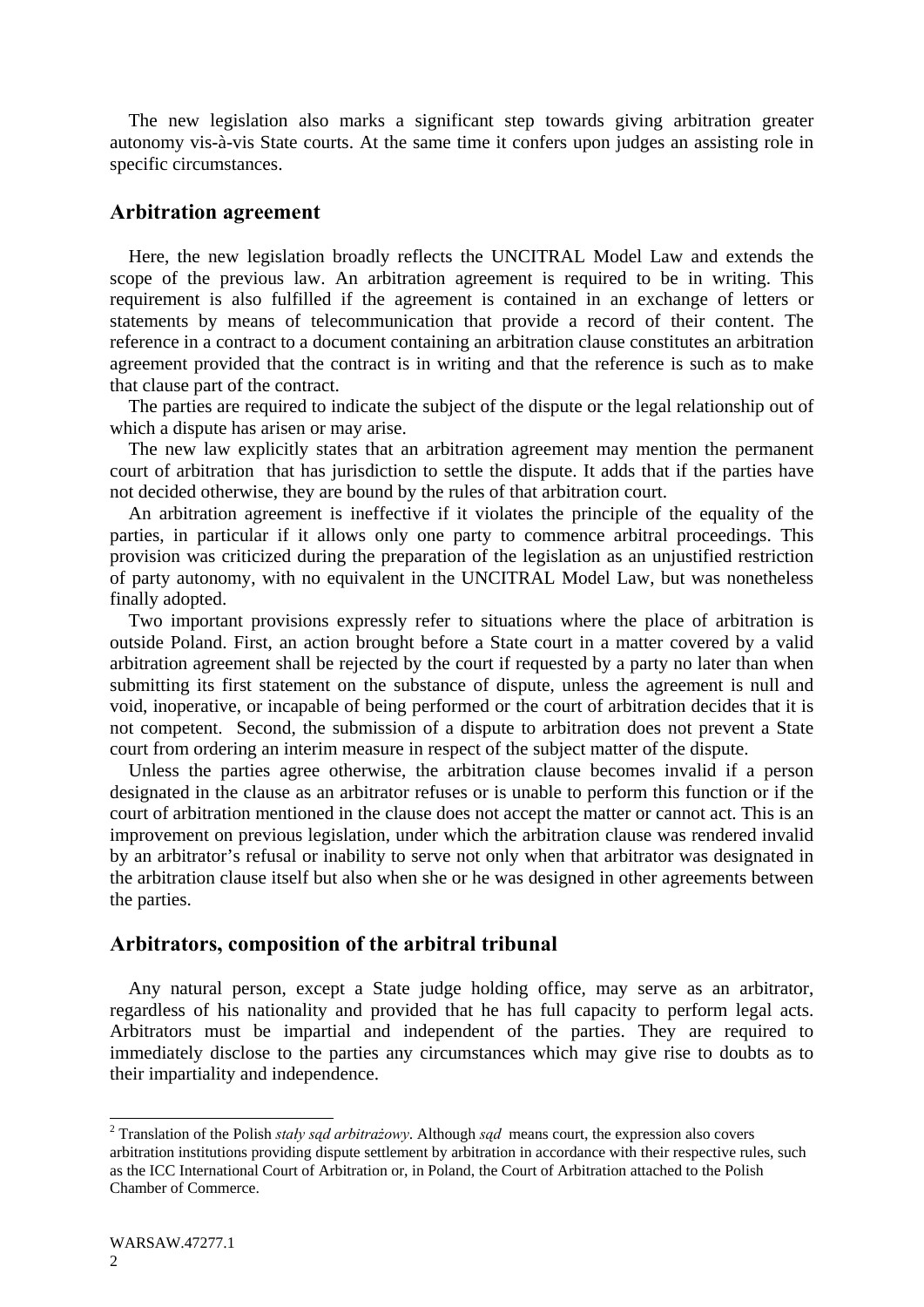The provisions on the procedure for appointing arbitrators contained in the new law largely reflect (although not always exactly) those contained in Chapter III of the UNCITRAL Model Law. The parties are free to determine the appointment procedure and the number of arbitrators (which may be odd or even). Unless they have agreed otherwise, the tribunal will be composed of three arbitrators. Each party will appoint one arbitrator, failing which the appointment will be made by a third party or by a State court. When appointing sole or presiding arbitrators in disputes between parties domiciled or having their registered offices in different States, the State court should consider the need to appoint a person who has no connection with any of these States.

 An arbitrator may be successfully challenged only when there are grounds giving rise to justifiable doubts as to his impartiality or independence, or if he does not have the qualifications agreed upon by the parties.

 The parties are free to agree on a challenge procedure. However, this procedure must allow the challenging party, in the event of its challenge being rejected by the arbitral tribunal (or arbitration institution, as the case may be), to refer the matter to the State courts within thirty days of receiving notice of the rejection. Unfortunately, unlike the UNCITRAL Model Law, the new law does not exclude the right to appeal the State court's decision on the challenge. However, as in the Model Law, the arbitral tribunal can carry on with the proceedings while the matter is pending before the State court.

 An arbitrator may be removed from office at any time by agreement of the parties or by a State court upon the request of one of the parties, if it becomes evident that he will be unable to perform his functions in a timely manner or is failing to act without undue delay. Whenever the mandate of an arbitrator is terminated, a substitute arbitrator will be appointed. Finally, the new law recalls that an arbitrator is entitled to appropriate remuneration and the reimbursement of his expenses.

#### **Competence of the arbitral tribunal to rule on its own jurisdiction**

 The new legislation confirms the *Kompetenz-Kompetenz* principle, accepted in all modern arbitration laws. It is clearly stated that the arbitral tribunal may rule on its own jurisdiction and the existence, validity and efficacy of the arbitration agreement. To prevent obstructionist tactics, the new law states that a party may challenge the arbitral tribunal's jurisdiction no later than when submitting its answer to the request for arbitration, unless it did not know or could not reasonably have known the grounds for such challenge or the grounds only emerged later.

#### **Conservatory measures**

 Unless the parties have agreed otherwise, the arbitral tribunal is empowered to order appropriate conservatory measures and may require the provision of appropriate security in connection with such measures. Such an order will be implemented once enforcement has been authorized by a court. If the measure proves to be groundless, the party that requested it is liable for any resulting damage, for which a claim may be brought in the arbitration proceedings.

#### **Proceedings**

 The new legislation explicitly incorporates the fundamental principle that the parties should be treated with equality. Each party has the right to be heard and to present its case and supporting evidence. Subject to mandatory provisions of law, the parties are free to agree on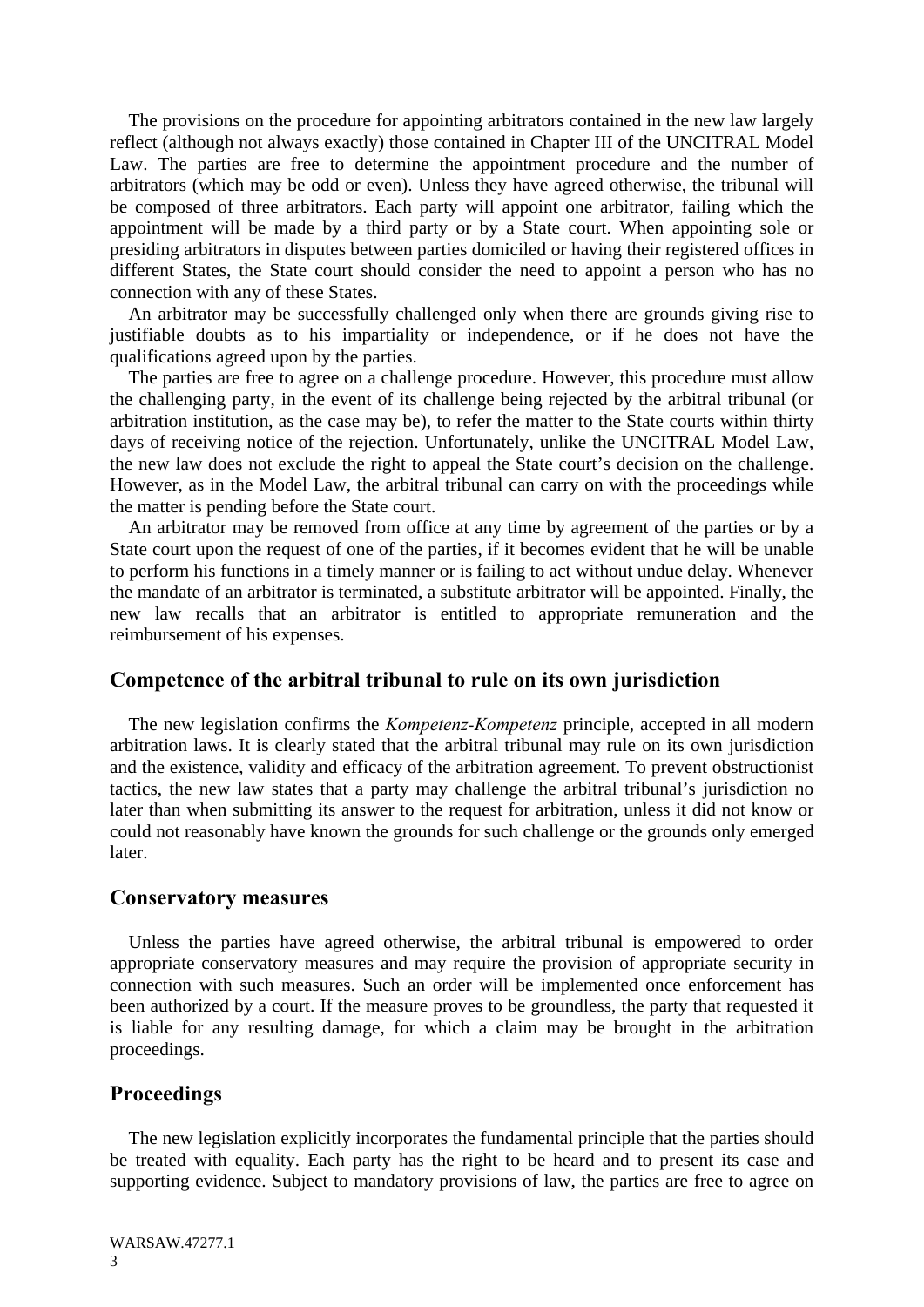the arbitration procedure; in the absence of such agreement, the arbitral tribunal may conduct the proceedings in the manner it considers appropriate. Neither the parties nor the arbitration tribunal are bound by the legal provisions governing court proceedings.

 In particular, unless otherwise agreed by the parties, the arbitral proceedings commence on the date a letter requesting that a dispute be referred to arbitration is received by the respondent. The parties are free to agree on the language or languages to be used in the proceedings, failing which they shall be fixed by the arbitral tribunal. The claimant's statement of claim and the respondent's answer, if such be the case, must be submitted within the period of time agreed by the parties or set by the arbitral tribunal. Either party may amend or supplement its request or answer during the course of arbitral proceedings, unless the arbitral tribunal considers this inappropriate due to the delay it would cause.

 Unless the parties agree otherwise, the arbitral tribunal decides whether to hold a hearing. It will do so when requested by a party. The parties are to be given sufficient advance notice of any hearing so as to be able to present evidence. All written submissions made to the arbitral tribunal must be communicated to the other party and, likewise, any expert report or evidentiary document on which the arbitral tribunal may rely in making its decision must be supplied to both parties.

 The arbitral tribunal will terminate the proceedings if the claimant fails to submit its statement of claim. If the respondent does not submit an answer, the proceedings will nonetheless continue. If any party fails to appear at a hearing or to produce documentary evidence, the arbitral tribunal may continue the proceedings and make the award on the evidence before it. This will not however apply, unless otherwise agreed by the parties, if a party has justified its lack of activity or its absence from a hearing.

 The arbitral tribunal may hear witnesses and experts and examine documentary and other evidence. It may appoint one or more experts and receive their opinions. Subject to any agreement to the contrary by the parties, experts may participate in hearings and be examined by the parties.

 If the place of arbitration is outside Poland, the arbitral tribunal may request a competent district court to assist with the taking of evidence or performance of any other legal acts which it may not perform itself. The parties may participate in such evidentiary proceedings.

## **Award and termination of the proceedings**

 The new law subscribes to the principle that the arbitral tribunal decides the dispute in accordance with the law applicable to the legal relationship in question and, if explicitly so authorized, in accordance with general principles of law or on an *ex aequo and bono* basis. In all cases, the arbitral tribunal shall take into account the terms of the contract and customary practices applicable to the underlying legal relationship. Where the tribunal consists of more than one arbitrator, decisions may be reached by a majority of votes, unless the parties agree otherwise. Questions of procedure may be decided by a presiding arbitrator, if so authorized by the parties, or by all the arbitrators. Any arbitrator who votes against the majority standpoint may mention his dissent when signing the award and, within two weeks, provide reasons, which will be annexed to the file.

 If the parties reach a settlement before the arbitral tribunal, the proceedings are terminated. The essentials of the settlement agreement are to be recorded in the minutes of the hearing signed by the parties. At the request of the parties, the arbitral tribunal may record the settlement in the form of an arbitral award.

 The new legislation also lays down requirements relating to the form and content of the award and the procedure for correction and interpretation of awards. These requirements again largely follow the UNCITRAL Model Law.